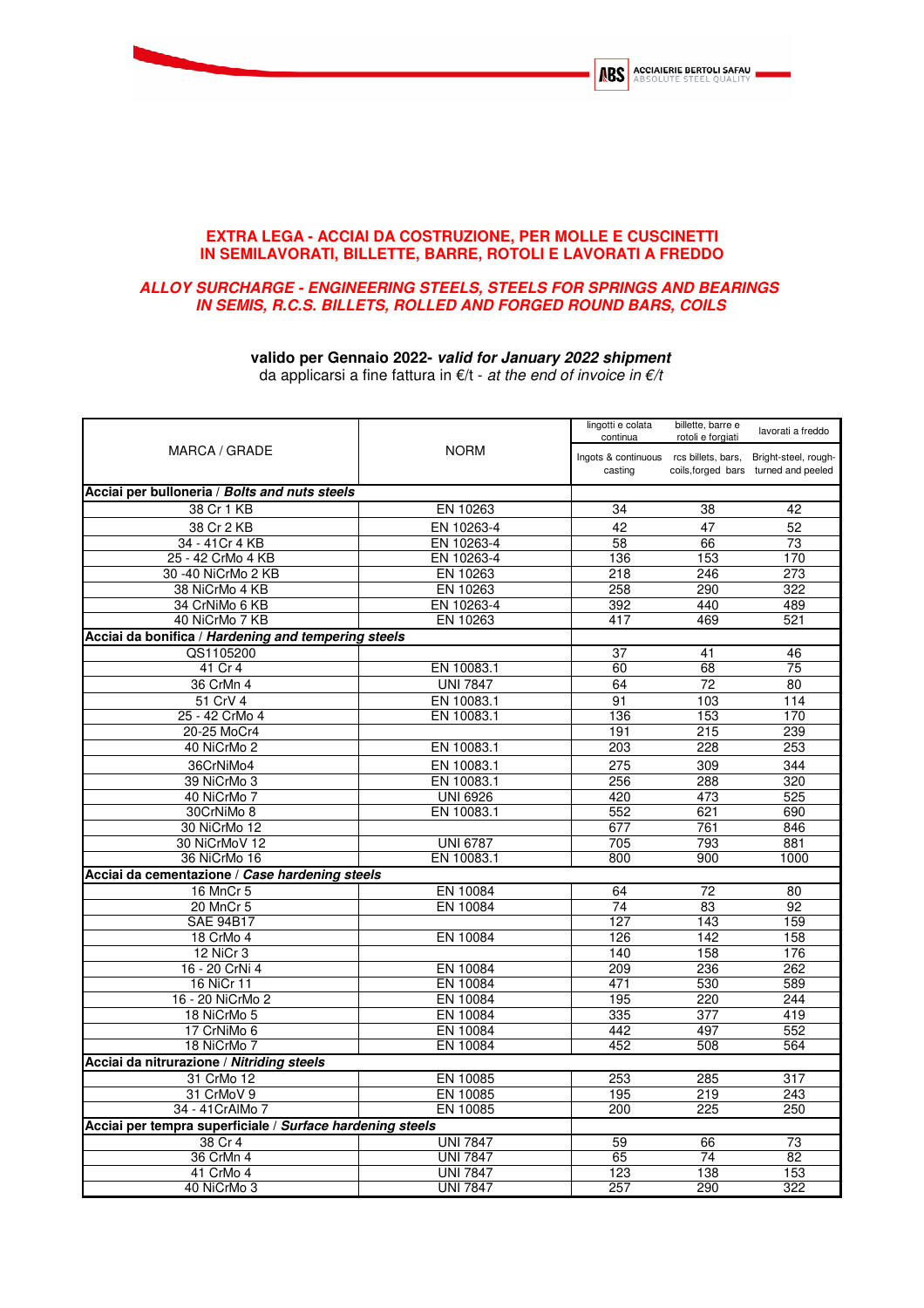| MARCA / GRADE                                          | continua<br><b>NORM</b><br>casting | lingotti e colata                      | billette, barre e<br>rotoli e forgiati | lavorati a freddo                    |
|--------------------------------------------------------|------------------------------------|----------------------------------------|----------------------------------------|--------------------------------------|
|                                                        |                                    | Ingots & continuous rcs billets, bars, |                                        | Bright-steel, rough-                 |
|                                                        |                                    |                                        |                                        | coils, forged bars turned and peeled |
| Acciai alte temperature / Creep resisting steels       |                                    |                                        |                                        |                                      |
| 16 Mo 5                                                | EN 10216                           | 205                                    | 230                                    | 256                                  |
| 14 CrMo 3<br>18 CrMoSi 4                               | EN 10216<br>EN 10222               | 233<br>268                             | 262<br>302                             | 291<br>336                           |
| 11 CrMo 9 10                                           | EN 10222.2                         | 433                                    | 487                                    | 541                                  |
| 16 CrMo 20 5                                           | EN 10216.2                         | 366                                    | 411                                    | 457                                  |
| Acciai basse temperature / Steels for low temperatures |                                    |                                        |                                        |                                      |
| 18 Ni 14                                               | EN 10216-4                         | 559                                    | 629                                    | 699                                  |
| X 12 Ni 09                                             | EN10222-4                          | 1428                                   | 1606                                   | 1785                                 |
| Acciai per cuscinetti / Bearing steels<br>$100$ Cr 6   | EN 683.17                          | 68                                     | 77                                     | 85                                   |
| 100 CrMo 7                                             | EN 683.17                          | 160                                    | 180                                    | 201                                  |
| 100 CrMn 4                                             | EN 683.17                          | 53                                     | 60                                     | 66                                   |
| Acciai per molle / Spring steels                       |                                    |                                        |                                        |                                      |
| 48 - 60 Si 7                                           | EN 10089                           | 97                                     | 109                                    | 121                                  |
| 60 SiCr 8                                              | EN 10089                           | 118                                    | 133                                    | 148                                  |
| 52 SiCrNi 5                                            | EN 10089                           | 201                                    | 227                                    | 252                                  |
| 45 SiCrMo 6<br>55 Cr 3                                 | EN 10089<br>EN 10089               | 169<br>50                              | 190<br>$\overline{56}$                 | 211<br>62                            |
| 50 CrV 4                                               | EN 10089                           | 90                                     | 101                                    | 112                                  |
| 51 CrMoV 4                                             | EN 10089                           | 155                                    | 174                                    | 193                                  |
| Acciai microlegati / Micro-alloyed steels              |                                    |                                        |                                        |                                      |
| 19 - 46 MnV 6                                          | EN 10267                           | 62                                     | 69                                     | 77                                   |
| 19 - 46 MnVS 6                                         | EN 10267                           | 66                                     | 75                                     | 83                                   |
| 38MnSiVS6                                              |                                    | 74                                     | 84                                     | 93                                   |
| D25M6<br>48MnV3                                        |                                    | 67<br>44                               | 75<br>49                               | 84<br>55                             |
| Acciai vari / Other steels                             |                                    |                                        |                                        |                                      |
| 1.0038                                                 | <b>S235JR</b>                      | 9                                      | 10                                     | 11                                   |
| 1.0432                                                 | C <sub>21</sub>                    | 19                                     | 21                                     | 24                                   |
| 1.0460                                                 | <b>P250GH</b>                      | $\overline{12}$                        | $\overline{13}$                        | 15                                   |
| 1.0482                                                 | 19Mn5                              | 44                                     | 50                                     | 56                                   |
| 1.0503<br>1.0511                                       | C45<br>$\overline{C40}$            | 12<br>12                               | 13<br>$\overline{13}$                  | 15                                   |
| 1.0528                                                 | C30                                | 12                                     | 13                                     | 15<br>15                             |
| 1.0535                                                 | C <sub>55</sub>                    | 13                                     | 15                                     | 17                                   |
| 1.0540                                                 | C50                                | 13                                     | 15                                     | 17                                   |
| 1.0553                                                 | S355J0                             | 35                                     | 40                                     | 44                                   |
| 1.0565                                                 | <b>P355NH</b>                      | 23                                     | 26                                     | 28                                   |
| 1.0566<br>1.0570                                       | P355NL1<br>S355J2G3                | 23<br>24                               | 26<br>27                               | 29<br>30                             |
| 1.0577                                                 | S355J2                             | 33                                     | 37                                     | 41                                   |
| 1.0715                                                 | 11SMn30                            | $\overline{21}$                        | $\overline{24}$                        | $\overline{26}$                      |
| 1.0721                                                 | 10S20                              | $\overline{26}$                        | 29                                     | 32                                   |
| 1.0726                                                 | 35S20                              | 19                                     | 22                                     | 24                                   |
| 1.0764                                                 | 36SMn14                            | 27                                     | 30                                     | 33                                   |
| 1.1108<br>1.1121                                       | 10Mn4<br>C10E                      | 30<br>21                               | 34<br>24                               | 38<br>26                             |
| 1.1127                                                 | 38Mn6                              | $\overline{39}$                        | 44                                     | 49                                   |
| 1.1132                                                 | C15E2C                             | 21                                     | 23                                     | 26                                   |
| 1.1140                                                 | C15R                               | $\overline{20}$                        | 22                                     | 25                                   |
| 1.1141                                                 | C15E                               | 20                                     | $\overline{22}$                        | 25                                   |
| 1.1160                                                 | 22Mn6                              | 40                                     | 45                                     | 50                                   |
| 1.1167<br>1.1181                                       | 36Mn5<br>C35E                      | 24<br>$\overline{22}$                  | 27<br>$\overline{24}$                  | 30<br>27                             |
| 1.1191                                                 | C45E/CK45                          | 23                                     | 26                                     | 29                                   |
| 1.1197                                                 | 25MnV5                             | 45                                     | 51                                     | $\overline{57}$                      |
| 1.1201                                                 | C45R                               | 12                                     | 13                                     | 15                                   |
| 1.1206                                                 | C50E                               | 13                                     | 15                                     | 17                                   |
| 1.1213                                                 | CF53                               | 10                                     | $\overline{11}$                        | $\overline{12}$                      |
| 1.1219<br>1.1221                                       | C56E2<br>C60E                      | 13<br>25                               | $\overline{15}$<br>$\overline{29}$     | 17<br>$\overline{32}$                |
| 1.1231                                                 | C67S                               | 25                                     | $\overline{29}$                        | $\overline{32}$                      |
| 1.1236                                                 | C66D2                              | 17                                     | 19                                     | 21                                   |
| 1.1241                                                 | C50R                               | 13                                     | 15                                     | 17                                   |
| 1.1301                                                 | 19MnVS6                            | 62                                     | 69                                     | 77                                   |
| 1.1302                                                 | 30MnVS6                            | 66                                     | 75                                     | 83                                   |
| 1.1303                                                 | 38MnVS6                            | 68                                     | 76                                     | 85                                   |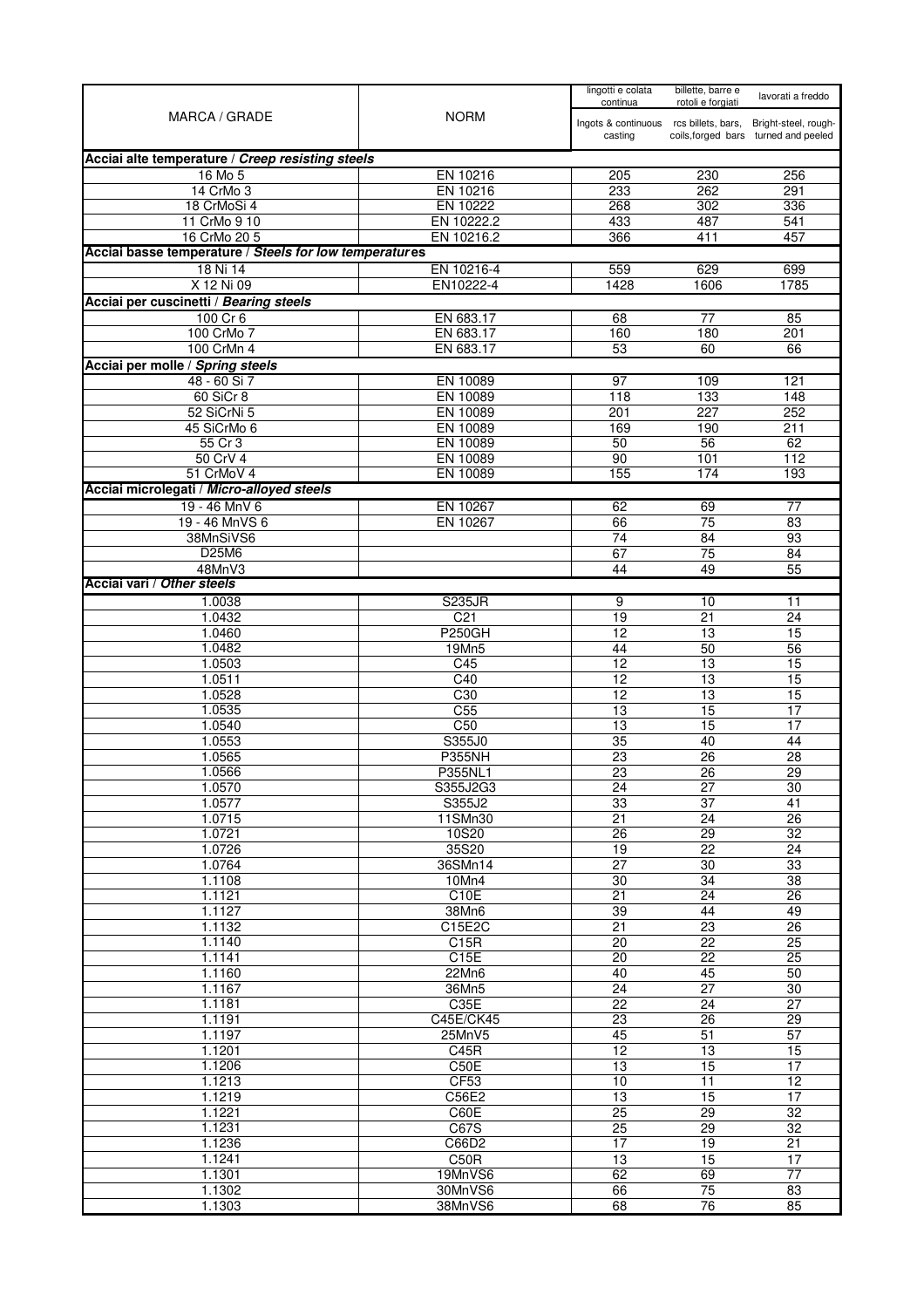| MARCA / GRADE    | <b>NORM</b>                     | lingotti e colata<br>continua                     | billette, barre e<br>rotoli e forgiati | lavorati a freddo                                            |
|------------------|---------------------------------|---------------------------------------------------|----------------------------------------|--------------------------------------------------------------|
|                  |                                 | Ingots & continuous rcs billets, bars,<br>casting |                                        | Bright-steel, rough-<br>coils, forged bars turned and peeled |
| 1.1304           | 46MnVD6                         | 67                                                | 75                                     | 83                                                           |
| 1.1305           | 46MnVS3                         | 59                                                | 67                                     | 74                                                           |
| 1.2007           | 70Cr2                           | 48                                                | 54                                     | 60                                                           |
| 1.2067           | 102Cr6                          | 68                                                | 77                                     | 85                                                           |
| 1.2242           | 59CrV4                          | 80                                                | 90                                     | 100                                                          |
| 1.2826<br>1.3505 | 60MnSiCr4<br>100Cr6             | 71<br>68                                          | 80<br>$\overline{77}$                  | 89<br>85                                                     |
| 1.3520           | 100CrMnSi6-4                    | 115                                               | 129                                    | 143                                                          |
| 1.3531           | 16CrNiMo6                       | 406                                               | 457                                    | 508                                                          |
| 1.3536           | 100CrMo7-3                      | 177                                               | 199                                    | $\overline{222}$                                             |
| 1.3537           | 100CrMo7                        | 146                                               | 165                                    | 183                                                          |
| 1.3538           | 100CrMo7-4                      | 236                                               | 265                                    | 295                                                          |
| 1.3539           | 100CrMnMoSi8-4-6                | 287                                               | 323                                    | 359                                                          |
| 1.4021           | X 20 Cr 13                      | 466                                               | 524                                    | 583                                                          |
| 1.4901<br>1.4903 | X10CrWMoVNb9-2<br>X10CrMoVNb9-1 | 1167<br>683                                       | 1232<br>769                            | 1458<br>854                                                  |
| 1.5066           | 30Mn5                           | 36                                                | 41                                     | 45                                                           |
| 1.5120           | 38MnSi4                         | 62                                                | 69                                     | 77                                                           |
| 1.5216           | 17MnV6                          | 66                                                | 74                                     | $\overline{83}$                                              |
| 1.5217           | 20MnV6                          | 65                                                | $\overline{73}$                        | $\overline{81}$                                              |
| 1.5223           | 42MnV7                          | 59                                                | 66                                     | 74                                                           |
| 1.5231           | 38MnSiVS5                       | 74                                                | 84                                     | 93                                                           |
| 1.5232           | 27MnSiVS6                       | 75                                                | $\overline{84}$                        | 94                                                           |
| 1.5233<br>1.5243 | 44MnSiVS6<br>$42MnSiV3-3$       | 75<br>$\overline{87}$                             | 84<br>$\overline{98}$                  | 94<br>109                                                    |
| 1.5415           | 16Mo3                           | 121                                               | 137                                    | 152                                                          |
| 1.5423           | 16Mo5                           | 193                                               | 217                                    | 241                                                          |
| 1.5523           | 19MnB4                          | 17                                                | 20                                     | 22                                                           |
| 1.5526           | 30MNB4                          | $\overline{29}$                                   | 33                                     | 36                                                           |
| 1.5527           | 40MnB4                          | $\overline{41}$                                   | 46                                     | 51                                                           |
| 1.5532           | 38MnB5                          | 23                                                | $\overline{26}$                        | 29                                                           |
| 1.5662           | X 8 Ni 9                        | 1424<br>128                                       | 1602                                   | 1780<br>161                                                  |
| 1.5708<br>1.5715 | 12NiCr3<br>16NiCrS4             | 209                                               | 145<br>236                             | 262                                                          |
| 1.5752           | 15NiCr13                        | 561                                               | 631                                    | 701                                                          |
| 1.5810           | 18 NiCr 5-4                     | 260                                               | 293                                    | 326                                                          |
| 1.5918           | 17 CrNi 6-6                     | 308                                               | 346                                    | 385                                                          |
| 1.6510           | 39 NiCrMo 3                     | 238                                               | 267                                    | 297                                                          |
| 1.6511<br>1.6522 | 36 CrNiMo 4<br>20 NiCrMo 2      | 286<br>182                                        | 321<br>205                             | 357<br>228                                                   |
| 1.6523           | 20 NiCrMo 2-2                   | 194                                               | 218                                    | 242                                                          |
| 1.6526           | 20NiCrMoS2-2                    | 185                                               | 208                                    | 231                                                          |
| 1.6527           | 20NiCrMo3                       | 222                                               | 249                                    | 277                                                          |
| 1.6541           | 23 MnNiCrMo 52                  | 208                                               | 234                                    | 260                                                          |
| 1.6562           | 40 NiCrMo 8-4                   | 457                                               | 514                                    | 571                                                          |
| 1.6563           | 41 NiCrMo 7-3-2                 | 420                                               | 473                                    | 525                                                          |
| 1.6566<br>1.6580 | 17 NiCrMo 6-4<br>30 CrNiMo 8    | 335<br>552                                        | 377<br>621                             | 419<br>690                                                   |
| 1.6582           | 34 CrNiMo 6                     | 371                                               | 418                                    | 464                                                          |
| 1.6587           | 18 CrNiMo 7-6                   | 442                                               | 497                                    | 552                                                          |
| 1.6657           | 14 NiCrMo 13-4                  | 684                                               | 770                                    | 855                                                          |
| 1.6758           | 23 MnNiMoCr 5-4                 | 377                                               | 424                                    | 472                                                          |
| 1.6782           | 16NiCrMo12-6                    | 647                                               | 727                                    | 808                                                          |
| 1.6959<br>1.7016 | 35 NiCrMoV 12-5<br>17Cr3        | 740<br>54                                         | 832<br>60                              | 925<br>67                                                    |
| 1.7033           | 34Cr4                           | 60                                                | 68                                     | 75                                                           |
| 1.7034           | 37Cr4                           | 60                                                | 68                                     | $\overline{75}$                                              |
| 1.7035           | 41 Cr4                          | 60                                                | 68                                     | $\overline{75}$                                              |
| 1.7039           | 41CrS4                          | 60                                                | 68                                     | 75                                                           |
| 1.7043           | 38Cr4                           | 60                                                | 68                                     | $\overline{75}$                                              |
| 1.7076           | 32CrB4                          | 48                                                | $\overline{54}$                        | 60                                                           |
| 1.7077<br>1.7117 | 36CrB4<br>52SiCrNi5             | 52<br>201                                         | 58<br>227                              | 65<br>252                                                    |
| 1.7131           | 16 MnCr 5                       | 65                                                | 73                                     | 82                                                           |
| 1.7137           | 60 MnCrB 3                      | 53                                                | 60                                     | 67                                                           |
| 1.7139           | 16 MnCrS 5                      | 65                                                | 73                                     | 82                                                           |
| 1.7147           | 20 MnCr 5                       | 74                                                | 83                                     | 92                                                           |
| 1.7148           | 30MnCrB4-2                      | 74                                                | 83                                     | 92                                                           |
| 1.7149           | 20 MnCrS 5                      | 74                                                | 83                                     | 92                                                           |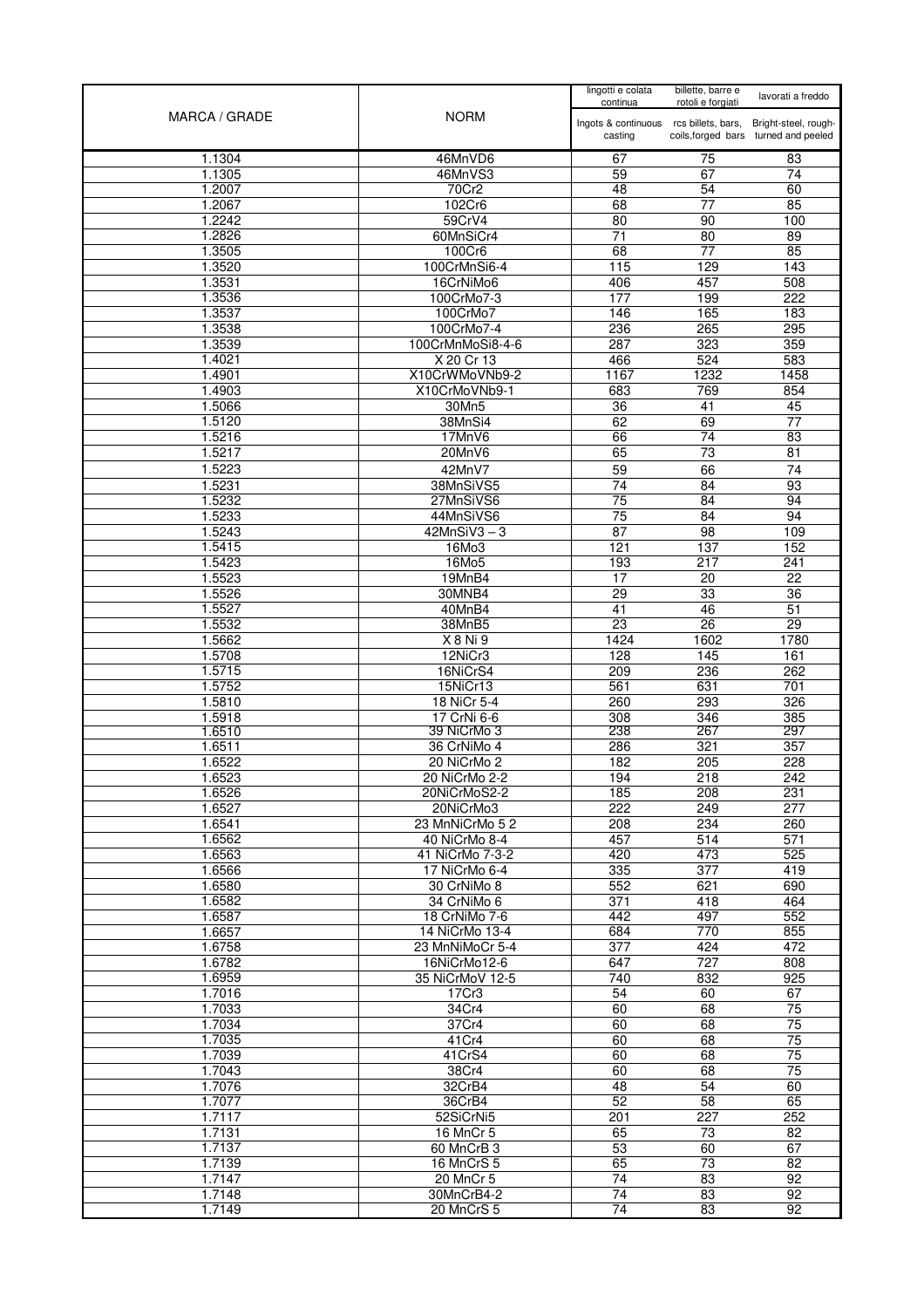| MARCA / GRADE           | <b>NORM</b>                     | lingotti e colata<br>continua          | billette, barre e<br>rotoli e forgiati | lavorati a freddo                    |
|-------------------------|---------------------------------|----------------------------------------|----------------------------------------|--------------------------------------|
|                         |                                 | Ingots & continuous rcs billets, bars, |                                        | Bright-steel, rough-                 |
|                         |                                 | casting                                |                                        | coils, forged bars turned and peeled |
| 1.7160                  | 16 MnCrB 5                      | 52                                     | 59                                     | 65                                   |
| 1.7168                  | 18 MnCrB 5                      | 67                                     | 76                                     | 84                                   |
| 1.7176<br>1.7177        | 55Cr3<br>60Cr3                  | 62<br>40                               | 70<br>45                               | 78<br>50                             |
| 1.7182                  | 27 MnCrB 5 2                    | $\overline{37}$                        | 42                                     | $\overline{47}$                      |
| 1.7185                  | 33 MnCrB 5 2                    | 39                                     | 44                                     | 49                                   |
| 1.7213                  | 25 CrMoS 4                      | 122                                    | 138                                    | 153                                  |
| 1.7216<br>1.7218        | 30 CrMo 4<br>25CrMo4            | 126<br>136                             | 142<br>153                             | 158<br>170                           |
| 1.7220                  | 34 CrMo 4                       | 136                                    | 153                                    | 170                                  |
| 1.7223                  | 41 CrMo 4                       | 136                                    | 153                                    | 170                                  |
| 1.7225                  | 42CrMo4                         | 136                                    | 153                                    | 170                                  |
| 1.7226                  | 34 CrMoS 4                      | 136                                    | 153                                    | 170                                  |
| 1.7227<br>1.7228        | 42 CrMoS 4<br>50 CrMo 4         | 136<br>136                             | 153<br>153                             | 170<br>170                           |
| 1.7243                  | 18 CrMo 4                       | 126                                    | $\overline{142}$                       | 158                                  |
| 1.7311                  | 20CrMo2                         | 160                                    | 180                                    | 200                                  |
| 1.7319                  | 20 MoCrS 3                      | 168                                    | 189                                    | 210                                  |
| 1.7321<br>1.7323        | 20 MoCr 4<br>20 MoCrS 4         | 189<br>189                             | $\overline{212}$<br>212                | 236<br>236                           |
| 1.7325                  | 25 MoCr 4                       | 191                                    | 215                                    | 239                                  |
| 1.7326                  | 25 MoCrS 4                      | 191                                    | 215                                    | 239                                  |
| 1.7335                  | 13 CrMo 4-5                     | 198                                    | 223                                    | 248                                  |
| 1.7337                  | 16 CrMo 4-4                     | 207                                    | 233                                    | 258                                  |
| 1.7362                  | X12CrMo5                        | 355<br>426                             | 400<br>479                             | 444<br>533                           |
| 1.7380<br>1.7383        | 10 CrMo 9 10<br>11 CrMo 9-10    | 427                                    | 480                                    | 534                                  |
| 1.7386                  | X 12 CrMo 9 1                   | 683                                    | 769                                    | 854                                  |
| 1.7701                  | 52CrMoV4                        | 155                                    | 174                                    | 193                                  |
| 1.7765                  | 32CrMoV12-10                    | 494                                    | 556                                    | 618                                  |
| 1.8062                  | 46SiCrMo6                       | 178                                    | 200                                    | 223                                  |
| 1.8159<br>1.8161        | 51CrV4<br>58 CrV 4              | 91<br>88                               | 103<br>99                              | 114<br>110                           |
| 1.8201                  | 7CrWVMoNb9-6                    | 180                                    | 202                                    | 225                                  |
| 1.8515                  | 31 CrMo 12                      | 243                                    | 273                                    | 304                                  |
| 1.8519                  | 31 CrMoV 9                      | 195                                    | 219                                    | 243                                  |
| 1.8550                  | 34 CrAINi 7-10<br><b>P460QH</b> | 305<br>49                              | 343<br>55                              | 381<br>61                            |
| 1.8871<br>1.8901        | S 460 N                         | 218                                    | 245                                    | 272                                  |
| 1.8905                  | P 460 N                         | 149                                    | 167                                    | 186                                  |
| 1.8907                  | <b>StE 500</b>                  | 178                                    | 201                                    | 223                                  |
| 1.8915                  | <b>P460NL1</b>                  | 159                                    | 179                                    | 199                                  |
| 1.8928<br>92145         | S690QL                          | 335<br>70                              | $\overline{377}$<br>79                 | 419<br>88                            |
| 92216                   |                                 | 74                                     | $\overline{83}$                        | $\overline{92}$                      |
| 92421                   |                                 | 204                                    | 229                                    | 255                                  |
| 92520                   |                                 | 335                                    | 377                                    | 419                                  |
| 92523                   |                                 | $\overline{278}$                       | 313                                    | 348                                  |
| 0078 A<br>1 E 1286      |                                 | 192<br>77                              | 216<br>87                              | 239<br>97                            |
| 1.1301-1.1302 mod       |                                 | $\overline{58}$                        | 66                                     | $\overline{73}$                      |
| 107-38MnV5              |                                 | 50                                     | 57                                     | 63                                   |
| 108-C40Mn               |                                 | $\overline{47}$                        | 52                                     | 58                                   |
| 113-35CrB5              |                                 | 60                                     | 68                                     | 75                                   |
| 123-35MnCrB5<br>15CrNi6 |                                 | 59<br>310                              | 67<br>349                              | $\overline{74}$<br>387               |
| 18NCD4 RENAULT (C9)     |                                 | 232                                    | 261                                    | 290                                  |
| 18M                     |                                 | 70                                     | 79                                     | 88                                   |
| 1DRB                    |                                 | 89                                     | 100                                    | $\overline{111}$                     |
| 1E0028                  |                                 | $\overline{29}$                        | 33                                     | $\overline{36}$                      |
| 1E0359<br>1E0042        |                                 | 22<br>$\overline{25}$                  | 25<br>$\overline{29}$                  | 28<br>$\overline{32}$                |
| 1E0361A/B/C/D           |                                 | $\overline{24}$                        | $\overline{27}$                        | 30                                   |
| 1E0447                  |                                 | 60                                     | 67                                     | 75                                   |
| 1E0490                  |                                 | 153                                    | 172                                    | 191                                  |
| 1E0509                  |                                 | 125                                    | 141                                    | 156                                  |
| 1E0621                  |                                 | 32                                     | 36                                     | 39                                   |
| 1E0669<br>1E0670        |                                 | 29<br>34                               | 33<br>39                               | $\overline{36}$<br>43                |
|                         |                                 |                                        |                                        |                                      |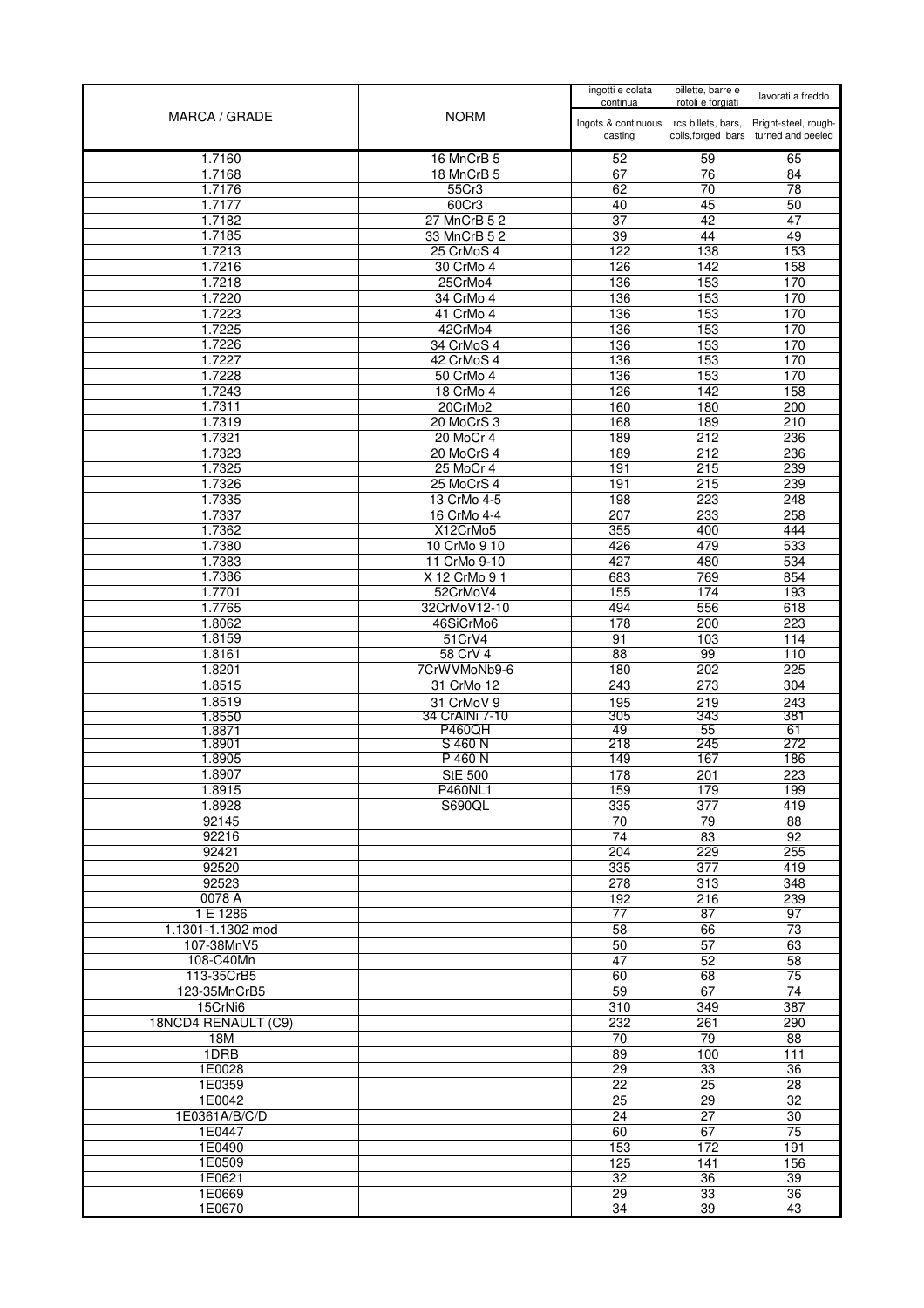| MARCA / GRADE           | <b>NORM</b> | lingotti e colata<br>continua                     | billette, barre e<br>rotoli e forgiati | lavorati a freddo                                            |
|-------------------------|-------------|---------------------------------------------------|----------------------------------------|--------------------------------------------------------------|
|                         |             | Ingots & continuous rcs billets, bars,<br>casting |                                        | Bright-steel, rough-<br>coils, forged bars turned and peeled |
| 1E0686                  |             |                                                   |                                        |                                                              |
| 1E0769                  |             | 35<br>37                                          | 39<br>42                               | 44<br>47                                                     |
| 1E0778                  |             | 136                                               | 153                                    | 170                                                          |
| 1E0873                  |             | 100                                               | 113                                    | 125                                                          |
| 1E0951                  |             | 99                                                | 112                                    | 124                                                          |
| 1E0996                  |             | 39                                                | 44                                     | 48                                                           |
| 1E0997<br>1E1013        |             | 106<br>79                                         | 119<br>89                              | 132<br>$\overline{98}$                                       |
| 1E1054                  |             | 159                                               | 178                                    | 198                                                          |
| 1E1058                  |             | 140                                               | 158                                    | 175                                                          |
| 1E1120                  |             | 98                                                | 110                                    | 122                                                          |
| 1E1201                  |             | 48                                                | 54                                     | 61                                                           |
| 1E1239A                 |             | 55                                                | 62                                     | 69                                                           |
| 1E1239C<br>1E1239D      |             | 50<br>48                                          | 57<br>55                               | 63<br>61                                                     |
| 1E1239F                 |             | $\overline{37}$                                   | $\overline{41}$                        | 46                                                           |
| 1E1239G                 |             | 33                                                | $\overline{37}$                        | $\overline{41}$                                              |
| 1E1239L                 |             | 133                                               | 149                                    | 166                                                          |
| 1E1239O                 |             | 75                                                | 85                                     | 94                                                           |
| 1E1286 - 1E1286B        |             | 78                                                | 88                                     | 97                                                           |
| 1E1287<br>1E1482        |             | 37<br>$\overline{39}$                             | 41<br>44                               | 46<br>49                                                     |
| 1E1497                  |             | 54                                                | 61                                     | 68                                                           |
| 1E1632                  |             | 49                                                | 56                                     | 62                                                           |
| 1E1671                  |             | 108                                               | 122                                    | 136                                                          |
| 1E1848                  |             | 125                                               | 141                                    | 156                                                          |
| 1E1887                  |             | 29                                                | 33                                     | 36                                                           |
| 1E1901                  |             | $\overline{70}$                                   | $\overline{78}$                        | $\overline{87}$                                              |
| 1E1962<br>1E2757        |             | 66<br>390                                         | $\overline{74}$<br>439                 | $\overline{82}$<br>488                                       |
| 1E2757 > 230            |             | 626                                               | 704                                    | 782                                                          |
| 1E4146                  |             | 177                                               | 199                                    | 222                                                          |
| 1E4283                  |             | 24                                                | 28                                     | 31                                                           |
| 1E4336                  |             | 384                                               | 432                                    | 480                                                          |
| 1E4808                  |             | 53                                                | 59                                     | 66                                                           |
| $S355+V$<br>1E1727      |             | 41<br>189                                         | 46<br>212                              | 51<br>236                                                    |
| 1E1371                  |             | 264                                               | 297                                    | 330                                                          |
| 1E1158                  |             | 24                                                | 27                                     | 30                                                           |
| 1E4787                  |             | 421                                               | 474                                    | 526                                                          |
| 16NiCrMo12              |             | 644                                               | 725                                    | 805                                                          |
| 20MNCR5F                |             | 135                                               | 152                                    | 168                                                          |
| 20NiCr6<br>21CrMoV5.11  |             | 275<br>453                                        | 309<br>510                             | 344<br>567                                                   |
| 22MnV6                  |             | 99                                                | 111                                    | 124                                                          |
| 23CrMoB3                |             | 157                                               | 176                                    | 196                                                          |
| 23MCD5                  |             | 141                                               | 158                                    | 176                                                          |
| 23MnNiCrMo5.2           |             | 228                                               | 257                                    | 286                                                          |
| 25CRNIMO2<br>28 CDV5.08 |             | 276<br>404                                        | $\overline{310}$<br>454                | 344<br>505                                                   |
| 30 Cr Si Mo V 663       |             | 246                                               | 277                                    | 308                                                          |
| 30CRMOV10F              |             | 287                                               | 323                                    | 359                                                          |
| 30NiCrMoV7              |             | 457                                               | 514                                    | 572                                                          |
| 33MNCRMOB5              |             | 99                                                | 111                                    | 124                                                          |
| 35MNB5                  |             | 56                                                | 63                                     | 70                                                           |
| 37MNCRMOB5<br>39MNCRB6  |             | 87<br>55                                          | 97<br>62                               | 108<br>69                                                    |
| 368.6                   |             | 163                                               | 184                                    | 204                                                          |
| 40-45CrMo4+Ni           |             | 207                                               | 233                                    | 259                                                          |
| 4130M                   |             | 164                                               | 185                                    | 205                                                          |
| 41CrS4 Mod 27           |             | 93                                                | 104                                    | 116                                                          |
| 42CrMo4 JMBK            |             | 169                                               | 190                                    | 211                                                          |
| 42CRMO4 MOD.            |             | 225                                               | 253                                    | 281                                                          |
| 42CrMo4 PBK             |             | 143                                               | 161                                    | 179                                                          |
| 42CrMo4+Ni+V<br>4330    |             | 214<br>507                                        | 241<br>570                             | 267<br>634                                                   |
| 4330V                   |             | 621                                               | 699                                    | 777                                                          |
| 43crnimo4.6             |             | 365                                               | 411                                    | 457                                                          |
| 4M                      |             | 93                                                | 105                                    | 117                                                          |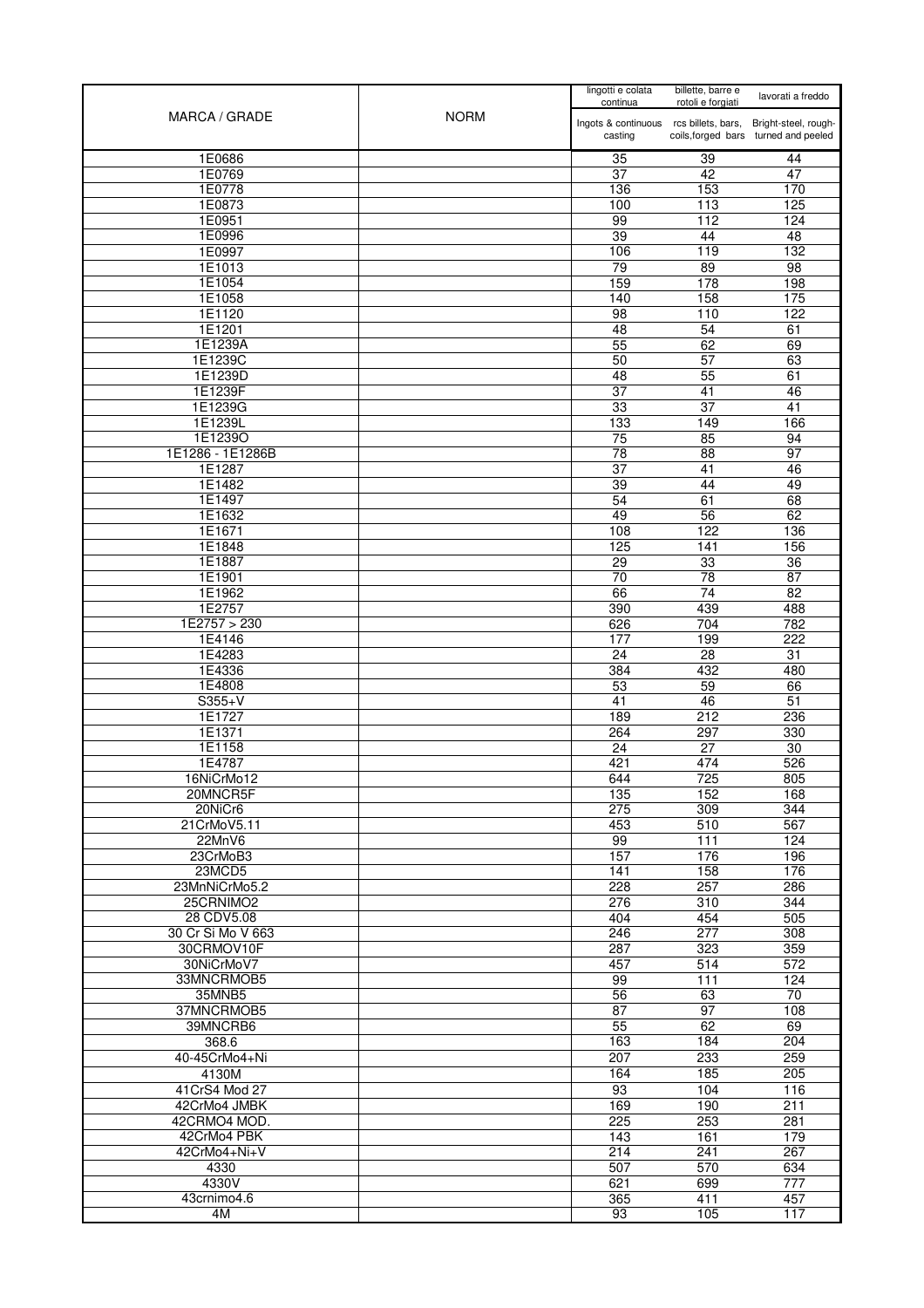|                                     |             | lingotti e colata<br>continua                     | billette, barre e<br>rotoli e forgiati | lavorati a freddo                                            |
|-------------------------------------|-------------|---------------------------------------------------|----------------------------------------|--------------------------------------------------------------|
| MARCA / GRADE                       | <b>NORM</b> | Ingots & continuous rcs billets, bars,<br>casting |                                        | Bright-steel, rough-<br>coils, forged bars turned and peeled |
| 47TS2                               |             | 44                                                | 49                                     | 55                                                           |
| 50NICR13                            |             | 561                                               | 631                                    | 701                                                          |
| 56NiCrMoV7                          |             | 505                                               | 568                                    | 631                                                          |
| 605M36                              |             | 121                                               | 136                                    | 151                                                          |
| 8630/vgs                            |             | 348                                               | 392                                    | 436                                                          |
| 86B45H                              |             | 181                                               | 203                                    | 226                                                          |
| 86CrMoV7                            |             | 165                                               | 186                                    | 207                                                          |
| 92523 Crown Wheel                   |             | 278                                               | 313                                    | 348                                                          |
| 92523 Pinion                        |             | 276                                               | 311                                    | 345                                                          |
| A 1041 F                            |             | 39                                                | 44                                     | 48                                                           |
| A182 F1                             |             | 204                                               | 230                                    | 255                                                          |
| A182 F22 MOD.                       |             | 423                                               | 476                                    | 529                                                          |
| A193 B16                            | <b>ASTM</b> | 276                                               | 310                                    | 345                                                          |
| A193 B7                             |             | 136                                               | 153                                    | 170                                                          |
| A320 L7                             |             | 188                                               | 211                                    | 235                                                          |
| A694 F65<br>AISI 4140 MOD.80/110KSI |             | 46                                                | 52                                     | 58                                                           |
|                                     |             | 146                                               | 164                                    | 182                                                          |
| AISI 4145 MOD. 125KSI               |             | 196                                               | 220                                    | 245                                                          |
| Aisi 4130 MOD. R                    |             | 183                                               | 206                                    | 229                                                          |
| <b>Aisi 4718</b>                    |             | 312                                               | 351                                    | 390                                                          |
| Aisi 4815                           |             | 657                                               | 739                                    | 821                                                          |
| Aisi 8630 MOD                       |             | 332                                               | 374                                    | 415                                                          |
| AISI 8720                           |             | 202                                               | 228                                    | 253                                                          |
| <b>AISI410</b><br>AMS 6418          |             | 466                                               | 524                                    | 582                                                          |
| B222-5                              |             | 525<br>115                                        | 591<br>130                             | 656<br>144                                                   |
| B222-6(4122 MOD)                    |             | 103                                               | 116                                    | 129                                                          |
| B222-7                              |             | 106                                               | 119                                    | 132                                                          |
| B222-8                              |             | 194                                               | 219                                    | 243                                                          |
| <b>B30</b>                          |             | 43                                                | 49                                     | 54                                                           |
| B46-1                               |             | 342                                               | 385                                    | 428                                                          |
| B63-1                               |             | 232                                               | 261                                    | 290                                                          |
| B63-2 (V2525-60)                    |             | 230                                               | 259                                    | 288                                                          |
| <b>B79</b>                          |             | 234                                               | 264                                    | 293                                                          |
| $C50+MO$                            |             | 33                                                | $\overline{37}$                        | $\overline{41}$                                              |
| D60SiMn5/A1                         |             | 87                                                | 98                                     | 109                                                          |
| F11                                 |             | 217                                               | 244                                    | 271                                                          |
| F <sub>22</sub>                     |             | 410                                               | 461                                    | 513                                                          |
| F22 MOD                             |             | 484                                               | 545                                    | 605                                                          |
| Grade 50R                           |             | 206                                               | 232                                    | 257                                                          |
| <b>HMS 60</b>                       |             | 354                                               | 398                                    | 442                                                          |
| <b>ITM 129</b>                      |             | 49                                                | 55                                     | 62                                                           |
| <b>JDM 4320</b>                     |             | 398                                               | 448                                    | 498                                                          |
| MTS 238 / SAE 1141/I                |             | 42                                                | $\overline{47}$                        | 53                                                           |
| <b>P420 QH</b>                      |             | 180                                               | 202                                    | 225                                                          |
| PS30 SAE 4715                       |             | 335                                               | 376                                    | 724                                                          |
| <b>PS55</b>                         |             | 579                                               | 651                                    |                                                              |
| <b>PS65</b>                         |             | 58                                                | 65                                     | 73                                                           |
| <b>RES 10460</b>                    |             | 57                                                | 64                                     | $\overline{71}$                                              |
| RES166380                           |             | 106                                               | 119                                    | 132                                                          |
| S1060                               |             | 509                                               | 572                                    | 636                                                          |
| <b>S460NL</b>                       |             | 110                                               | 124                                    | 138                                                          |
| SA 508 Gr. 3                        |             | 304                                               | 342                                    | 380                                                          |
| SA 765 Gr. 4                        |             | 72                                                | 81                                     | 90                                                           |
| SAE 1017 MOD                        |             | 35                                                | 39                                     | 43                                                           |
| <b>SAE 4130 MOD</b>                 |             | 196                                               | 221                                    | 245                                                          |
| <b>SAE 4320 JDM</b>                 |             | 413                                               | 465                                    | 516                                                          |
| <b>SAE 4820</b>                     |             | 663                                               | 746                                    | 829                                                          |
| SAE 8620                            |             | 195                                               | 220                                    | 244                                                          |
| <b>SAE 8627H</b>                    |             | 188                                               | 211                                    | 235                                                          |
| <b>SAE 8822H</b>                    |             | 229                                               | 258                                    | 286                                                          |
| <b>STE460</b>                       |             | 107                                               | 121                                    | 134                                                          |
| <b>STE 690</b>                      |             | 339                                               | 382                                    | 424                                                          |
| <b>STE 690V</b>                     |             | 285                                               | 321                                    | 357                                                          |